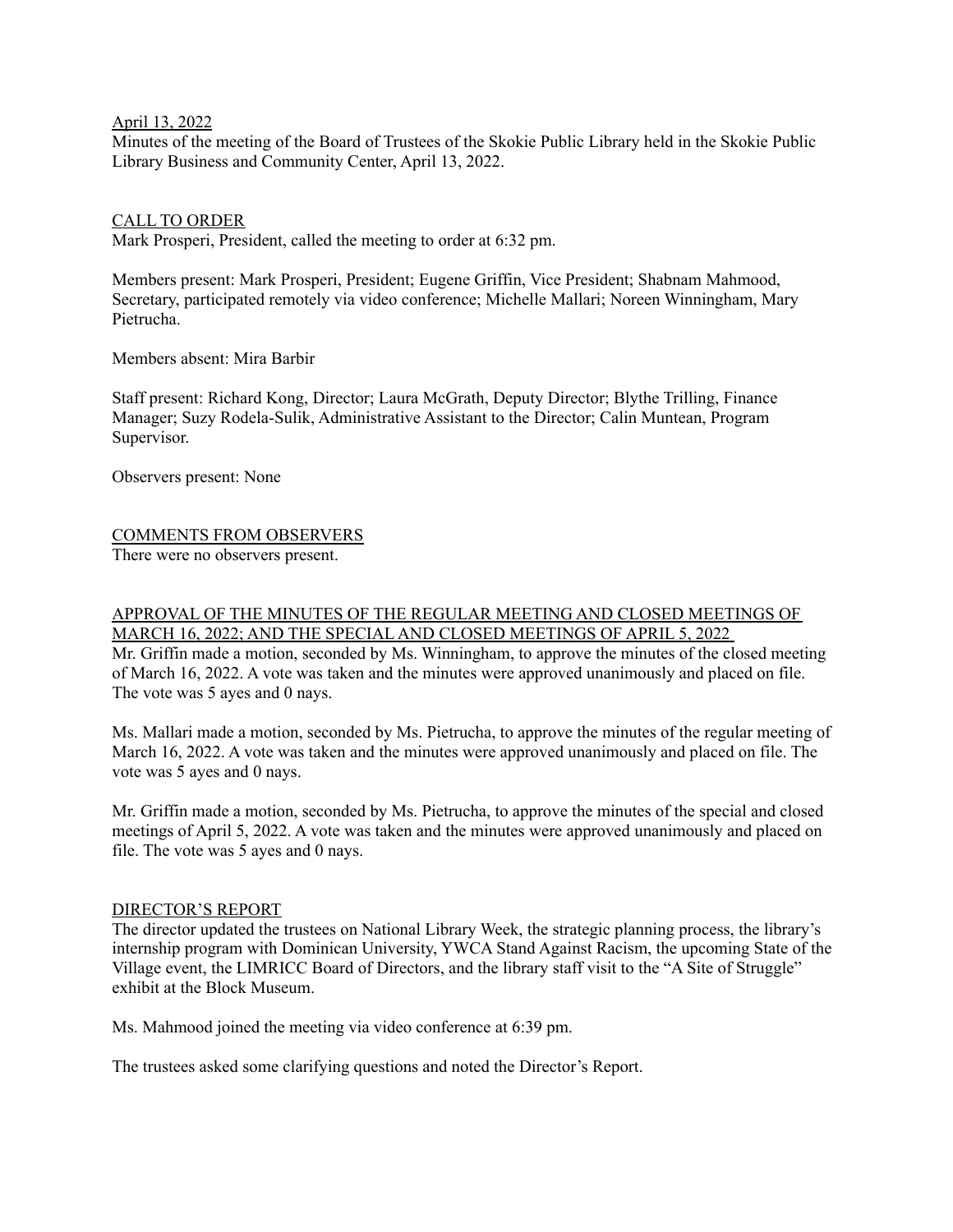# APPROVAL OF ROOFING PROJECT PAY APP

The Board reviewed the roofing project pay application.

A motion was made by Ms. Winningham, seconded by Ms. Pietrucha:

# MOTION: THAT THE SKOKIE PUBLIC LIBRARY BOARD OF TRUSTEES APPROVE THE ROOFING PROJECT PAY APPLICATION AT A TOTAL COST OF \$45,269.25, SUBJECT TO AUDIT.

A roll call vote was taken and the motion passed unanimously. There were 6 ayes and 0 nays.

### APPROVAL OF MARCH 2022 DISBURSEMENT REPORT

The trustees asked some clarifying questions about the disbursement report.

A motion was made by Mr. Griffin, seconded by Ms. Winningham: MOTION: THAT THE SKOKIE PUBLIC LIBRARY BOARD OF TRUSTEES APPROVE THE MARCH 2022 DISBURSEMENT REPORT, SUBJECT TO AUDIT.

The roll call vote was taken and the motion passed unanimously. There were 6 ayes and 0 nays

CONSENT AGENDA (Financial Statements; Reports; Gifts; Personnel) The trustees asked some clarifying questions about the monthly bookmobile statistics.

Ms. Mallari made a motion, seconded by Ms. Mahmood:

MOTION: THAT THE SKOKIE PUBLIC LIBRARY BOARD OF TRUSTEES APPROVE THE FINANCIAL STATEMENTS, SUBJECT TO AUDIT, AND THAT THE FOLLOWING CONSENT AGENDA ITEMS BE PLACED ON FILE:

- 1. REPORTS;
- 2. GIFTS: \$50 from Shelley Palmer in memory Alan Jay Simon; \$200 from Debbie Koshiol in honor of Allan Simon; \$5,000 from David Zarefsky, on behalf of Nikki Zarefsky.
- 3. PERSONNEL: RETIREMENT: Effective April 25, 2022: Sophia Muchnik, part-time Materials Handler, Access Services.

A vote was taken and the motion passed unanimously. There were 6 ayes and 0 nays.

### PROJECTED YEAR END BALANCE

The Board noted the projected year-end balance.

# QUARTERLY INVESTMENT UPDATE

The Board noted the quarterly investment update.

#### APPROVAL OF FIREWALL PURCHASE AND SUBSCRIPTION RENEWALS

Mr. Kong expressed the benefit of continuity with the current vendor and recommended Board approval of the firewall purchase and subscription renewals. The trustees asked some clarifying questions.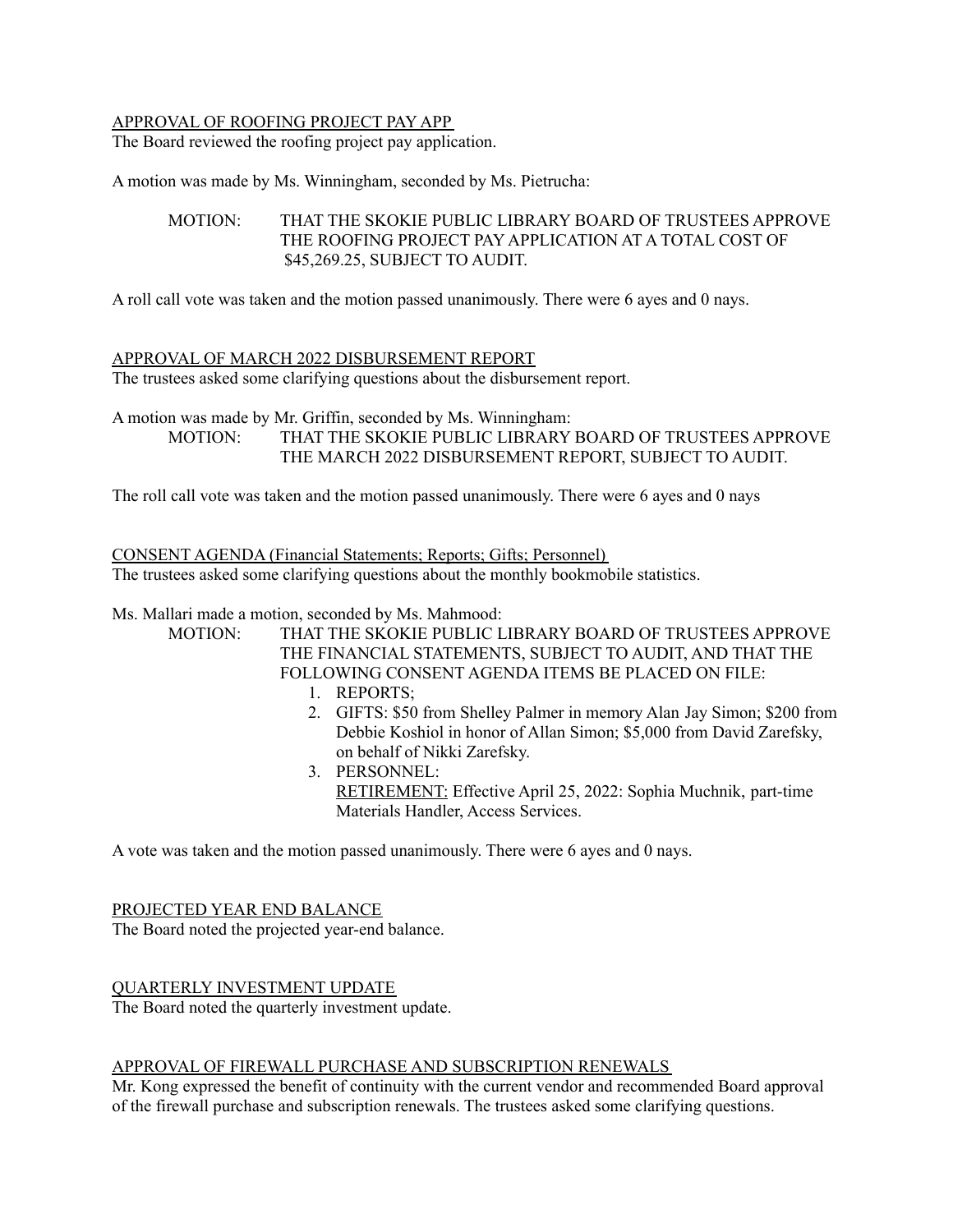# A motion was made by Ms. Pietrucha, seconded by Mr. Griffin: MOTION: THAT THE SKOKIE PUBLIC LIBRARY BOARD OF TRUSTEES APPROVE THE PURCHASE AND SUBSCRIPTION RENEWAL SERVICES OF THE PALO ALTO FIREWALL AND ANNUAL MAINTENANCE FEE AT A COST OF \$25,250.

The roll call vote was taken and the motion passed unanimously. There were 6 ayes and 0 nays

# APPROVAL OF BIBLIOTHECA SERVICE CONTRACT

Ms. McGrath explained the service contract and added that the library has been satisfied with the equipment and services. Ms. McGrath recommended Board approval of the Bibliotheca Service Contract. The trustees asked some clarifying questions about the lifespan of the equipment.

A motion was made by Ms. Winningham, seconded by Ms. Mallari:

MOTION: THAT THE SKOKIE PUBLIC LIBRARY BOARD OF TRUSTEES APPROVE THE RENEWAL OF THE BIBLIOTHECA SERVICE AGREEMENT AS PROPOSED AT A TOTAL COST OF \$33,891.87 OVER THREE YEARS.

The roll call vote was taken and the motion passed unanimously. There were 6 ayes and 0 nays

### APPROVAL OF STUDY ROOM LIGHTING CONTROLS REVISION

Mr. Kong explained the need to revise the lighting room controls of the study rooms, adding that the ability to completely darken the study rooms poses some safety concerns. Mr. Kong recommended Board approval of the study room lighting controls revision. The trustees asked some clarifying questions and discussed the two revision options as presented.

The study room lighting controls revision was tabled.

### CLOSED SESSION PURSUANT TO 5 ILCS 120/2(C)1 AND 120/2(C)(2) OF THE OPEN MEETINGS ACT

At 7:20 pm, a motion was made by Mr. Griffin, seconded by Ms. Mahmood:

MOTION: THAT THE SKOKIE PUBLIC LIBRARY BOARD OF TRUSTEES MOVE INTO CLOSED SESSION PURSUANT TO 5ILCS 120/2(C)(1) OF THE OPEN MEETINGS ACT TO DISCUSS THE COMPENSATION OF SPECIFIC EMPLOYEES OF THE PUBLIC BODY, AND 120/2(C)(2) OF THE OPEN MEETINGS ACT TO DISCUSS COLLECTIVE NEGOTIATING MATTERS BETWEEN THE PUBLIC BODY AND ITS EMPLOYEES

A vote was taken and the motion passed unanimously. There were 6 ayes and 0 nays.

#### ADJOURNMENT

At 8:21 pm a motion was made by Ms. Mallari, seconded by Ms. Winningham: MOTION: THAT THE SKOKIE PUBLIC LIBRARY BOARD OF TRUSTEES RETURN TO OPEN SESSION.

A vote was taken and the motion passed unanimously. There were 6 ayes and 0 nays.